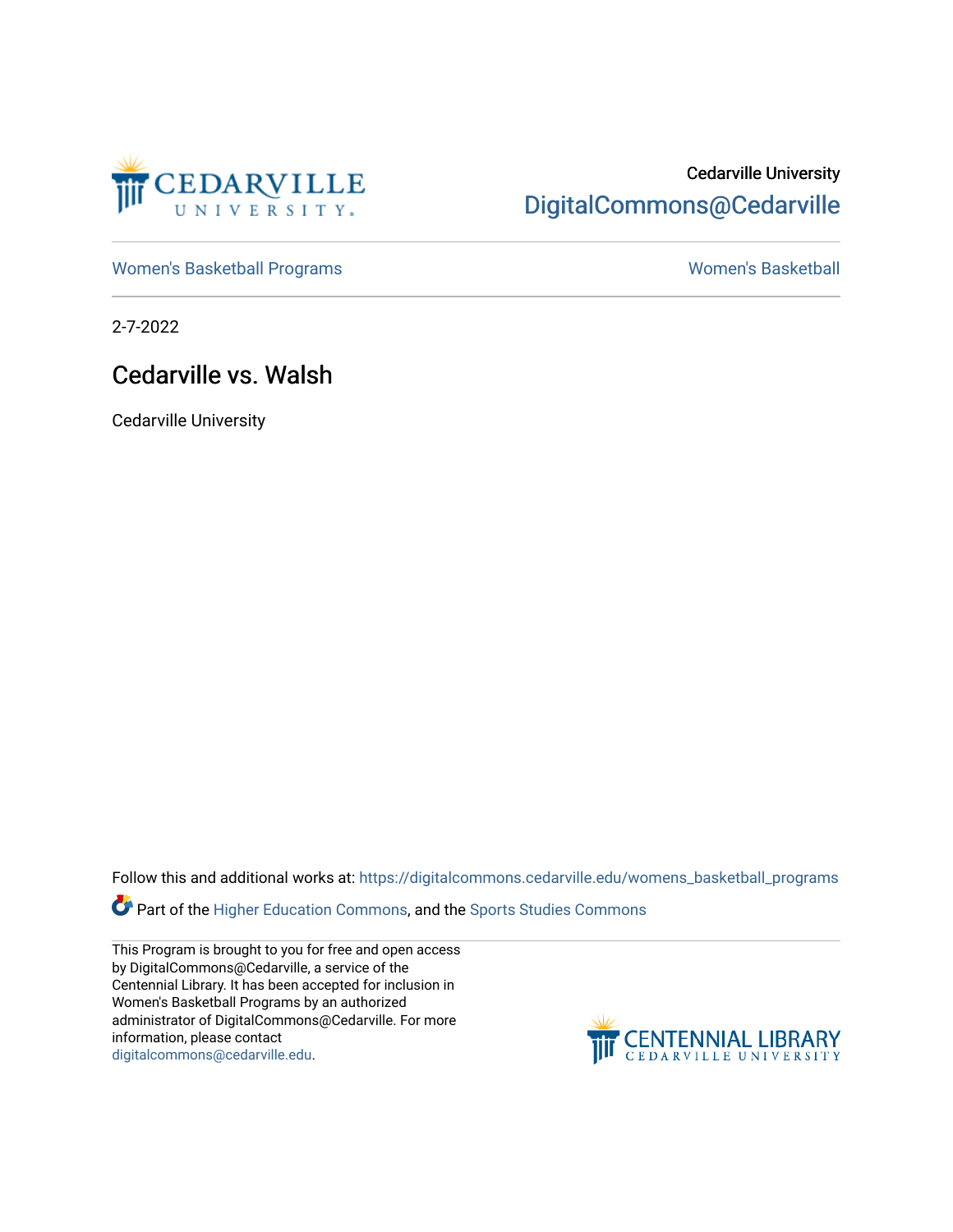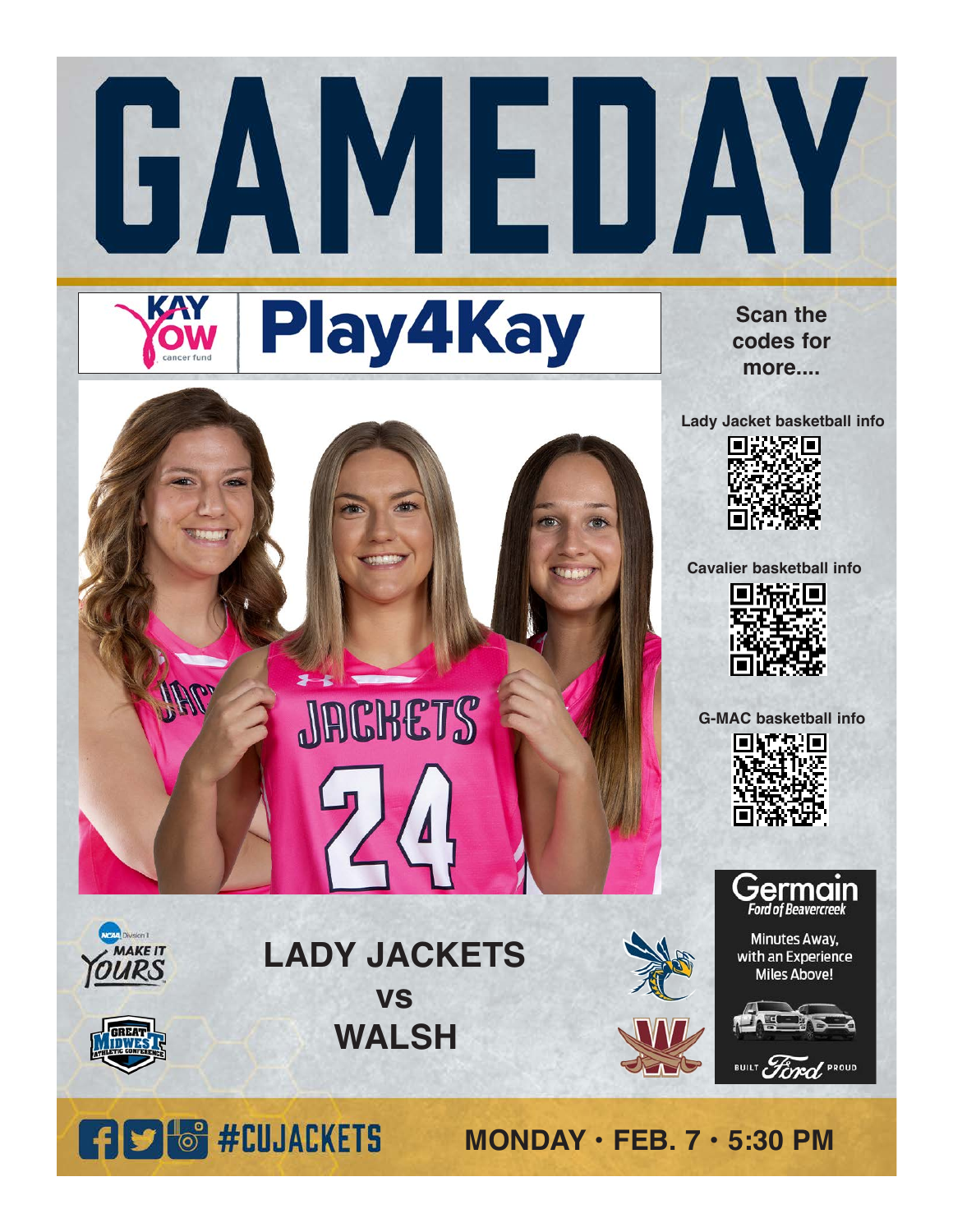## **2021-22 Cedarville University Basketball Statistics**

| <b>Game Records</b> |         |      |         | <b>Score by Periods</b> |            |                 |      |     |     |    |            |  |  |  |
|---------------------|---------|------|---------|-------------------------|------------|-----------------|------|-----|-----|----|------------|--|--|--|
| Record              | Overall | Home | Awayl   | <b>Neutral</b>          | Team       | 1 <sub>st</sub> | 2ndl | 3rd | 4th | OT | <b>TOT</b> |  |  |  |
| <b>ALL GAMES</b>    | $13-8$  |      |         | $2 - 0$                 |            |                 |      |     |     |    |            |  |  |  |
| <b>CONFERENCE</b>   | $8 - 7$ |      |         | $0 - 0$                 | cedarville | 340             | 393  | 350 | 360 | 20 | 1463       |  |  |  |
| NON-CONFERENCE      | コール     |      | $0 - 0$ | $2 - 0$                 | Opponents  | 328             | 315  | 327 | 343 | 16 | 1329       |  |  |  |

|                 | <b>Team Box Score</b>     |           |             |            |               |      |                   |      |              |            |            |            |                 |                |     |              |       |           |                |                |               |            |
|-----------------|---------------------------|-----------|-------------|------------|---------------|------|-------------------|------|--------------|------------|------------|------------|-----------------|----------------|-----|--------------|-------|-----------|----------------|----------------|---------------|------------|
|                 | No. Player                |           |             |            | <b>Total</b>  |      | 3-Point           |      | F-Throw      |            |            |            | <b>Rebounds</b> |                |     |              |       |           |                |                |               |            |
|                 |                           | GP-GS     | <b>MIN</b>  | <b>AVG</b> | <b>FG-FGA</b> |      | FG% 3FG-3FGA 3FG% |      | FT-FTA       | FT%        | OFF        | <b>DEF</b> |                 | <b>TOT AVG</b> | PF  | <b>DO</b>    | A     | <b>TO</b> |                | <b>BLK STL</b> | <b>PTS</b>    | <b>AVG</b> |
| $\mathbf{0}$    | CHAPMAN, Emily            | $21 - 21$ | 688:01      | 32.8       | 104-244       | 426  | 42-106            | .396 | 62-71        | .873       | 10         | 74         | 84              | 4.0            | 35  |              | 52    | 30        | 18             | 28             | 312           | 14.9       |
| 11              | <b>BOLENDER, Isabelle</b> | $6-6$     | 155:45      | 26.0       | $30 - 53$     | .566 | $6 - 18$          | .333 | 13-17        | .765       |            | 26         | 29              | 4.8            |     | $\mathbf{0}$ | 12    | 6         | $\mathbf{0}$   | 2              | 79            | 13.2       |
| 4               | GARR, Paige               | 21-21     | 608:51      | 29.0       | 85-223        | .381 | 44-125            | .352 | 42-48        | .875       | 20         | 74         | 94              | 4.5            | 29  | $\Omega$     | 25    | 27        | 6              | 14             | 256           | 12.2       |
|                 | 3   WHEELER, Anne         | $3 - 0$   | 55:07 18.4  |            | $8 - 20$      | 400  | $6 - 11$          | .545 | $11 - 12$    | .917       |            |            | $\overline{4}$  | 1.3            | 8   | $\mathbf{0}$ | 6     | 8         | $\mathbf{0}$   | 4              | 33            | 11.0       |
|                 | 24   MADER, Allison       | $21 - 21$ | 622:00      | 29.6       | 82-211        | .389 | $17 - 72$         | .236 | 29-36        | .806       | 26         | 53         | 79              | 3.8            | 35  | $\Omega$     | 36    | 45        | 9              | 19             | 210           | 10.0       |
|                 | 23   SWEENEY, Lydia       | $20 - 15$ | 489:45 24.5 |            | 58-146        | .397 | $11 - 62$         | .177 | 13-19        | .684       | 11         | 46         | 57              | 2.9            | 30  | $\mathbf{0}$ | 34    | 18        | 11             | 29             | 140           | 7.0        |
| 13              | FEE, Makenna              | $3-3$     | 43:04 14.4  |            | $7-17$        | .412 | $3 - 8$           | .375 | $0 - 0$      | .000       |            | 12         | 14              | 4.7            |     | $\Omega$     |       | 5         | 0              |                | 17            | 5.7        |
|                 | STROCK, Taylor            | $19-0$    | 339:12 17.9 |            | 42-103        | .408 | $11-43$           | .256 | 12-19        | .632       | 24         | 69         | 93              | 4.9            | 20  | $\mathbf{0}$ | 20    | 16        | $\overline{2}$ | 14             | 107           | 5.6        |
|                 | 44   MOORE, Lexi          | $21 - 17$ | 487:46 23.2 |            | 39-95         | .411 | $2 - 6$           | .333 | $20 - 37$    | .541       | 44         | 69         | 113             | 5.4            | 68  |              | 29    | 32        | 10             | 27             | 100           | 4.8        |
|                 | 12 FREEMAN, Abby          | $21-0$    | 306:22 14.6 |            | $31 - 78$     | .397 | $17-52$           | .327 | $2 - 3$      | .667       | 9          | 32         | 41              | 2.0            | 25  | $\Omega$     | 22    | 16        |                | 8              | 81            | 3.9        |
|                 | STACY, Taylor             | $18-0$    | 127:33      | 7.1        | 15-49         | .306 | $12 - 40$         | .300 | $0 - 1$      | .000       |            | q          | 12              | 0.7            |     | $\Omega$     |       | 3         |                |                | 42            | 2.3        |
| 21              | ANKER, Karli              | $17-0$    | 124:52      | 7.3        | $11-43$       | .256 | $5 - 13$          | .385 | 11-14        | .786       | 6          | 11         | 17              | 1.0            | 6   | $\mathbf{0}$ | 9     | 13        |                |                | 38            | 2.2        |
| 20 <sub>1</sub> | MARSHALL, Allie           | $10-1$    | 125:32      | 12.6       | $9 - 25$      | .360 | $3-11$            | .273 | $0 - 2$      | .000       |            | 15         | 19              | 1.9            | 21  | $\Omega$     | 4     | 4         |                | 3              | 21            | 2.1        |
|                 | 33   LANDING, Anna        | $10-0$    | 55:35       | 5.6        | $7-19$        | .368 | $0 - 2$           | .000 | $6 - 9$      | .667       | 10         | 11         | 21              | 2.1            | 9   |              |       | 3         |                |                | 20            | 2.0        |
|                 | 30   BUTTERBAUGH, Leah    | $5-0$     | 20:34       | 4.1        | $3 - 7$       | 429  | $1 - 4$           | .250 | $0 - 1$      | .000       |            | 3          | 4               | 0.8            |     | $\Omega$     | 5     |           |                | 0              |               | 1.4        |
| Team            |                           |           |             |            |               |      |                   |      |              |            | 46         | 51         | 97              |                |     |              |       | 15        |                |                |               |            |
| <b>Total</b>    |                           | 21        | 4250        |            | 531-1333      | .398 | 180-573           | .314 | 221-289      |            | $.765$ 221 | 557        | 778             | 37.0           | 310 |              | 2 261 | 242       | 67             |                | 158 1463 69.7 |            |
|                 | <b>Opponents</b>          | 21        | 4258        |            | 499-1215      | .411 | 104-364           |      | .286 227-334 | $.680$ 205 |            |            | 605 810         | 38.6           | 308 | 6            |       | 248 324   | 67             |                | 114 1329 63.3 |            |



10 S. Main Street Cedarville 937-766-3000 **TripAdvisor Certificate of Excellence** 



**2021-22 Walsh University Basketball Statistics**

| <b>Game Records</b> |                |         |         | <b>Score by Periods</b> |           |            |     |     |     |              |            |  |  |  |
|---------------------|----------------|---------|---------|-------------------------|-----------|------------|-----|-----|-----|--------------|------------|--|--|--|
| Record              | <b>Overall</b> | Home    | Away    | <b>Neutral</b>          | Team      | <b>1st</b> | 2nd | 3rd | 4th | OT           | <b>TOT</b> |  |  |  |
| <b>ALL GAMES</b>    | $18-3$         | $7 - 2$ | $8 - 1$ | $3-0$                   | Walsh     | 395        | 413 | 417 | 416 |              | 1646       |  |  |  |
| <b>CONFERENCE</b>   | $13-2$         | $6 - 2$ | $7 - 0$ | $0 - 0$                 |           |            |     |     |     |              |            |  |  |  |
| NON-CONFERENCE      |                | $1 - 0$ | $1-1$   | $3-0$                   | Opponents | 312        | 272 | 328 | 331 | $\mathbf{a}$ | 1247       |  |  |  |

#### **Team Box Score**

|       | No. Player            |           |             |      | <b>Total</b>  |      | 3-Point                  |       | <b>F-Throw</b>        |      |              |     | <b>Rebounds</b> |                        |           |              |     |              |          |                |                  |            |
|-------|-----------------------|-----------|-------------|------|---------------|------|--------------------------|-------|-----------------------|------|--------------|-----|-----------------|------------------------|-----------|--------------|-----|--------------|----------|----------------|------------------|------------|
|       |                       | GP-GS     | <b>MIN</b>  | AVG  | <b>FG-FGA</b> |      | <b>FG% 3FG-3FGA 3FG%</b> |       | FT-FTA                | FT%  |              |     |                 | <b>OFF DEF TOT AVG</b> | <b>PF</b> | <b>DO</b>    | A   | TO           |          | <b>BLK STL</b> | <b>PTS</b>       | <b>AVG</b> |
|       | 20 CARTER, Sha        | $21-21$   | 607:41      | 28.9 | 159-280       | .568 | 11-39                    | .282  | $56 - 73$             | 767  | 75           | 109 | 184             | 8.8                    | 42        | $^{\circ}$   | 69  | 57           | 8        | 43             | 385              | 18.3       |
| 22    | SALES, Mayci          | 18-17     | 475:07      | 26.4 | 114-200       | .570 | $1 - 12$                 | .083  | 44-64                 | .688 | 46           | 99  | 145             | 8.1                    | 40        | $\mathbf{0}$ | 28  | 38           | 17       | 16             | 273              | 15.2       |
|       | 21   MCMILLEN, Morgan | 21-21     | 654:15 31.2 |      | 107-212       | .505 | 74-150                   | .493  | $26 - 29$             | .897 | 10           | 48  | 58              | 2.8                    | 42        |              | 36  | 37           | 3        | 28             | 314              | 15.0       |
|       | 15   SCARTON, Lexie   | $21-21$   | 562:52 26.8 |      | 69-143        | .483 | $10-36$                  | .278  | $12 - 20$             | .600 | 38           | 80  | 118             | 5.6                    | 23        | $\mathbf{0}$ | 81  | 40           | 6        | 34             | 160              | 7.6        |
|       | 24 BALL, Megan        | $21 - 18$ | 500:47 23.8 |      | 55-111        | .495 | 10-34                    | .294  | $25 - 32$             | .781 | 17           | 44  | 61              | 2.9                    | 39        |              | 30  | 26           | 9        | 12             | 145              | 6.9        |
|       | 12 HICKEY, Abby       | $21-0$    | 296:02 14.1 |      | 40-89         | .449 | $20 - 56$                | .357  | $6 - 7$               | .857 | 13           | 33  | 46              | 2.2                    | 9         | $\mathbf{0}$ | 9   |              | 3        | 8              | 106              | 5.0        |
|       | 33 DEAN, Alyssa       | $20 - 7$  | 357:13 17.9 |      | 31-91         | .341 | $6 - 24$                 | .250  | $12 - 20$             | .600 |              | 30  | 37              | 1.9                    | 21        |              | 58  | 29           | 8        | 16             | 80               | 4.0        |
|       | 3   DARNELL, Morgan   | $13-0$    | 172:30 13.3 |      | 14-49         | .286 | $6 - 20$                 | .300  | $13 - 20$             | .650 | 5            | 14  | 19              | 1.5                    | 10        |              | 27  | 17           | $\Omega$ | 4              | 47               | 3.6        |
|       | 2   SCHMELTZ, Jamie   | $18-0$    | 195:40 10.9 |      | $21 - 56$     | .375 | $9 - 22$                 | .409  | $5 - 12$              | .417 | 6            | 27  | 33              | 1.8                    | 14        |              |     |              |          | 9              | 56               | 3.1        |
|       | 34   WILLIAMS, Faith  | $16-0$    | 149:46      | 9.4  | 14-30         | .467 | $9 - 24$                 | .375  | $4 - 6$               | .667 |              | 25  | 30              | 1.9                    | 11        |              |     |              |          | 5              | 41               | 2.6        |
|       | 10 STEWART, Akilah    | $7-0$     | 39:33       | 5.7  | $5 - 13$      | .385 | $1-2$                    | .500  | $0 - 2$               | .000 |              |     |                 | 0.6                    | 6         |              |     |              |          | 8              | 11               | 1.6        |
|       | 25 GALASKA, Lauren    | $16-0$    | 167:58      | 10.5 | $9 - 24$      | .375 | $0 - 5$                  | .000. | $7 - 11$              | .636 | 9            | 12  | 21              | 1.3                    | 15        | $\mathbf{0}$ | 6   | 9            |          | 6              | 25               | 1.6        |
|       | 4   MEERINGA, Ellen   | $8 - 0$   | 45:35       | 5.7  | $1-9$         | .111 | $1-7$                    | .143  | $0-0$                 | .000 | $\mathbf{0}$ |     |                 | 0.1                    |           | 0            |     | 3            | 0        |                | 3                | 0.4        |
|       | Team                  |           |             |      |               |      |                          |       |                       |      | 26           | 39  | 65              |                        |           |              |     | $\mathbf{8}$ |          |                |                  |            |
| Total |                       | 21        | 4225        |      | 639-1307      | .489 | 158-431                  | .367  | 210-296               | .709 | 259          | 563 | 822             | 39.1                   | 273       | 1            | 360 | 288          | 59       | 189            | 1646             | 78.4       |
|       | <b>Opponents</b>      | 21        | 4225        |      | 472-1197      | .394 | 132-432                  |       | .306 171-252 .679 199 |      |              |     |                 | 445 644 30.7 321       |           |              |     | 3 240 366    |          |                | 31 133 1247 59.4 |            |

**2 LADY JACKET BASKETBALL** *@cujackets yellowjackets.cedarville.edu*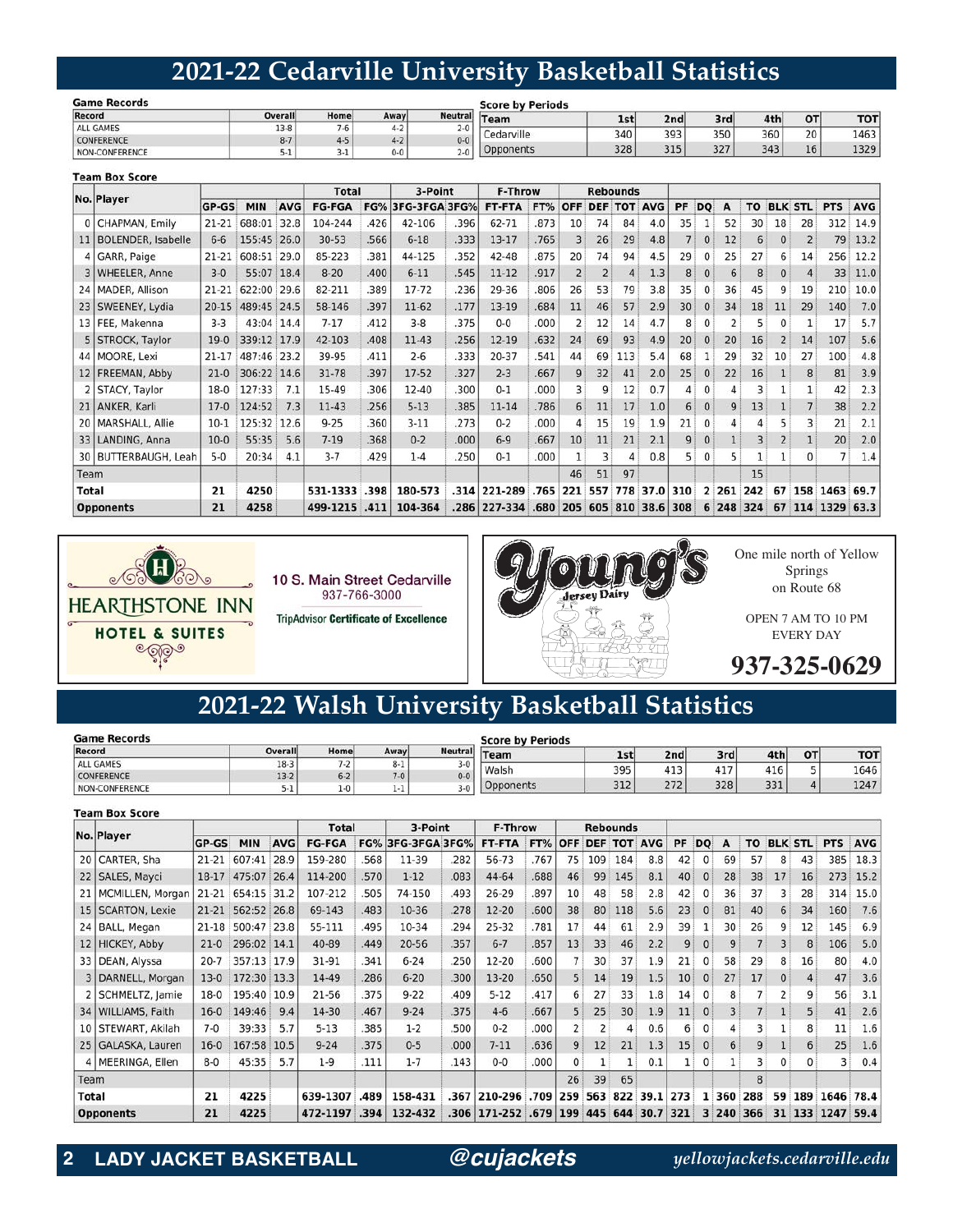# **Cedarville University "Lady Jackets" (13-8, 8-7)**

HEAD COACH: JASON SMITH (1st year, 13-8, .619) ASST. COACHES: KELSEY KEY, STEPHEN BUETTELL Location ..............Cedarville, OH Founded .............................1887 Enrollment .........................4,715 Affiliation .......NCAA II, NCCAA I 0 Emily Chapman G 5-5 Sr Proctorville, OH 3 Anne Wheeler G 5-6 So Cincinnati, OH 4 Paige Garr G G 15-9 Jr Goshen, OH 5 Taylor Strock G 5-8 Fr Napoleon, OH 11 | Isabelle Bolender | G | 5-10 | Jr | Cedarville, OH 12 Abby Freeman G | 5-6 | Jr | Delta, OH 13 Makenna Fee F 6-0 Jr Seymour, IN 14 Taylor Stacy G | 5-8 | Fr | Toledo, OH 21 | Karli Anker G | 5-7 | Fr | Akron, OH 23 Lydia Sweeney G 5-8 So Grand Island, NY 24 | Allison Mader | G | 5-7 | Sr | Tipp City, OH 30 Leah Butterbaugh G 5-8 Fr Waynesville, OH 33 Anna Landing F 6-1 Fr Beavercreek, OH 44 Lexi Moore **F** 5-10 Sr Beavercreek, OH No Player Pos Ht Yr Hometown 3-Pt. FG 2-Pt. FG Free Throws Fouls 3FG 2FG FT TP 3333333 222222222222 111111111111 12345 3333333 222222222222 111111111111 12345 3333333 222222222222 111111111111 12345 3333333 222222222222 111111111111 12345 3333333 222222222222 111111111111 12345 3333333 222222222222 111111111111 12345 3333333 222222222222 111111111111 12345 3333333 222222222222 111111111111 12345 3333333 222222222222 111111111111 12345 3333333 222222222222 111111111111 12345 3333333 222222222222 111111111111 12345 3333333 222222222222 111111111111 12345 3333333 222222222222 111111111111 12345 3333333 222222222222 111111111111 12345 3333333 222222222222 111111111111 12345 3333333 222222222222 111111111111 12345

> Serving Greene County and Surrounding Areas

CEDARLAND

**EVENT CENTER** 

You could give your people



## **Walsh University "Cavaliers" (18-3, 13-2)**

|                | HEAD COACH: KATE BRUCE (6th year, 124-41, .752)  |      |          |                |                      |          | LocationNorth Canton, OH | Enrollment2,580    |               |  |           |      |
|----------------|--------------------------------------------------|------|----------|----------------|----------------------|----------|--------------------------|--------------------|---------------|--|-----------|------|
|                | ASSISTANT COACHES: JOHNNY MONTELLO, HANNAH BLAKE |      |          |                |                      |          | Founded1960              | AffiliationNCAA II |               |  |           |      |
| No I           | Player                                           | lPos | Ht       | Yr             | Hometown             | 3-Pt. FG | 2-Pt. FG                 | Free Throws        | Fouls 3FG 2FG |  | <b>FT</b> | I TP |
| $\overline{c}$ | Jamie Schmeltz                                   | G    | $5-9$    | S <sub>o</sub> | Perrysburg, OH       | 3333333  | 22222222222              | 11111111111        | 123451        |  |           |      |
| 3              | Morgan Darnell                                   | G    | $5-6$    | S <sub>o</sub> | Gahanna, OH          | 3333333  | 22222222222              | 11111111111        | 12345         |  |           |      |
| 4              | Ellen Meeringa                                   | G    | $6-0$    | Fr             | Elst, Netherlands    | 3333333  | 22222222222              | 111111111111       | 12345         |  |           |      |
| 10             | Akilah Stewart                                   | G    | $5-5$    | Jr             | Brampton, Ontario    | 3333333  | 22222222222              | 11111111111        | 12345         |  |           |      |
| 11             | Kayla Gibson                                     | G    | $5-9$    | S <sub>o</sub> | Louisville, OH       | 3333333  | 22222222222              | 111111111111       | 12345         |  |           |      |
| 12             | Abby Hickey                                      | G    | $6-0$    | S <sub>o</sub> | Toledo, OH           | 3333333  | 22222222222              | 111111111111       | 12345         |  |           |      |
| 13             | Vanessa Sales                                    | G    | $5 - 8$  | Jr             | Akron, OH            | 3333333  | 22222222222              | 111111111111       | 12345         |  |           |      |
| 15             | Lexie Scarton                                    | G    | $5 - 9$  | Sr             | Middleburg Hts., OH  | 3333333  | 22222222222              | 11111111111        | 12345         |  |           |      |
| 20             | Sha Carter                                       | G/F  | $6-0$    | Sr             | Southfield, MI       | 3333333  | 22222222222              | 11111111111        | 12345         |  |           |      |
| 21             | Morgan McMillen                                  | G    | $5 - 8$  | Sr             | New Philadelphia, OH | 3333333  | 22222222222              | 11111111111        | 123451        |  |           |      |
| 22             | Mayci Sales                                      | F    | $6 - 1$  | Gr             | Massillon, OH        | 3333333  | 22222222222              | 111111111111       | 12345         |  |           |      |
| 24             | Megan Ball                                       | G/F  | $5 - 11$ | Sr             | Waterford, OH        | 3333333  | 22222222222              | 111111111111       | 12345         |  |           |      |
| 25             | Lauren Galaska                                   | G    | $5 - 8$  | Fr.            | Olmsted Falls, OH    | 3333333  | 22222222222              | 11111111111        | 12345         |  |           |      |
| 33             | Alyssa Dean                                      | G    | $5 - 10$ | Gr             | Columbus, OH         | 3333333  | 22222222222              | 11111111111        | 123451        |  |           |      |
| 34             | <b>Faith Williams</b>                            | G    | $5-8$    | Gr             | Akron, OH            | 3333333  | 22222222222              | 11111111111        | 12345         |  |           |      |

*@cujackets*

*yellowjackets.cedarville.edu* **LADY JACKET BASKETBALL 3**

**200 Parkview Lane, Cedarville** (near Hearthstone Inn) **BOOKING EVENTS NOW!** Banquets • Receptions • Parties Meetings • Auctions Banquet capacity: 225-250 **(937) 766-2300**